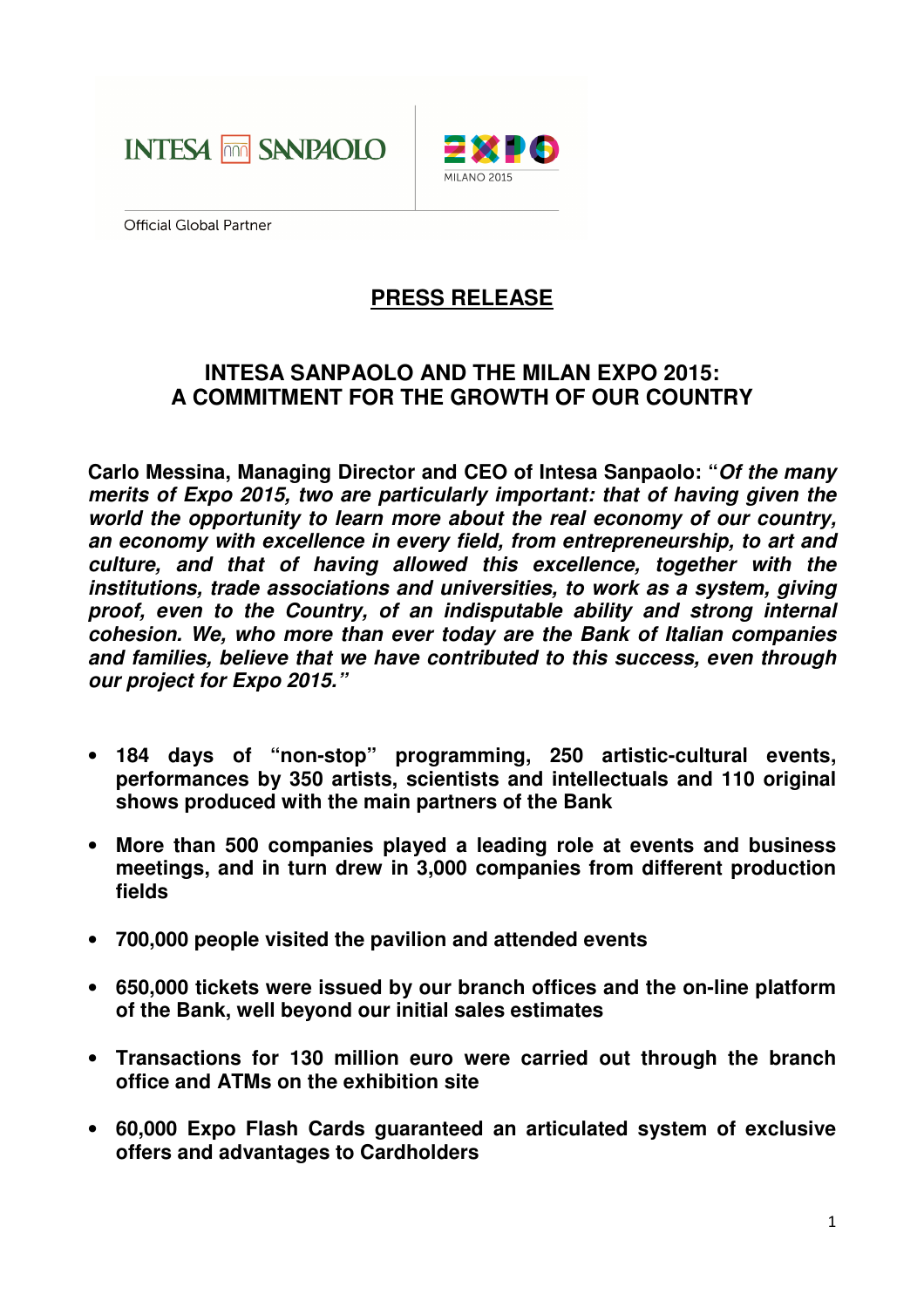## • **1 million visits to the dedicated website www.expo.intesasanpaolo.com to continue sharing experiences, ideas and success stories even outside the pavilion**

*Milan, 30 October 2015 -* Intesa Sanpaolo presented its initial report after the conclusion of the project implemented as **Official Global Partner of the 2015 Milan Expo.**

The results were presented at The Waterstone, the exhibition Area of the Bank at the Expo, by the Managing Director and CEO **Carlo Messina** and the Head of the External Relations Department **Vittorio Meloni.** 

Inspired by a single guiding concept, namely *sharing,* Intesa Sanpaolo's project for the Expo consisted of two main themes, the **artistic and cultural programme** in which the main partners of the Bank participated, and the theme linked to **business culture,** with the "Ecco la mia impresa" ("Here is my enterprise") initiative.

#### **Intesa Sanpaolo's project for Expo 2015: the results**

#### **ARTISTIC AND CULTURAL PROGRAMME**

The programme of events dedicated to enhancing the Italian artistic and cultural heritage brought to the public of the Expo more than **250 events,** including meetings, shows and workshops: from **art theatre** to **music, performing arts** and **opera,** and **conferences** with famous experts and intellectuals to discuss the important issues of today, the economy, innovation, sustainable development and biodiversity**.** A project developed together with the main partners of the Bank, and **large institutions** who are open to **innovation** and the language of **contemporaneity**.

Thanks to "non-stop" programming, the artistic and cultural events organised by the Bank brought to The Waterstone the performances of **350 artists, scientists** and **intellectuals** and **110 original shows**.

#### **FINANCIAL SUPPORT**

**A credit limit of 15 billion euro** was placed at the disposal of businesses through new credit lines and loans to support business projects with the focus on growth. During the six months of the Expo, the Bank also launched **a project dedicated to companies in the food industry,** developed with a micro-production sector approach, and the **Chain of Production Programme,** which, with a **potential ceiling of 15.5 billion euro,** aims at supporting the chains of production of excellence by improving their access to credit.

#### **"ECCO LA MIA IMPRESA" (HERE IS MY ENTERPRISE)**

With this initiative, **400 Italian enterprises,** of different sizes and in different fields, but with the same high quality, focus on sustainability and a history of success, **played a leading role at events and presentations** for the public of the Expo, customers, prospects and international buyers.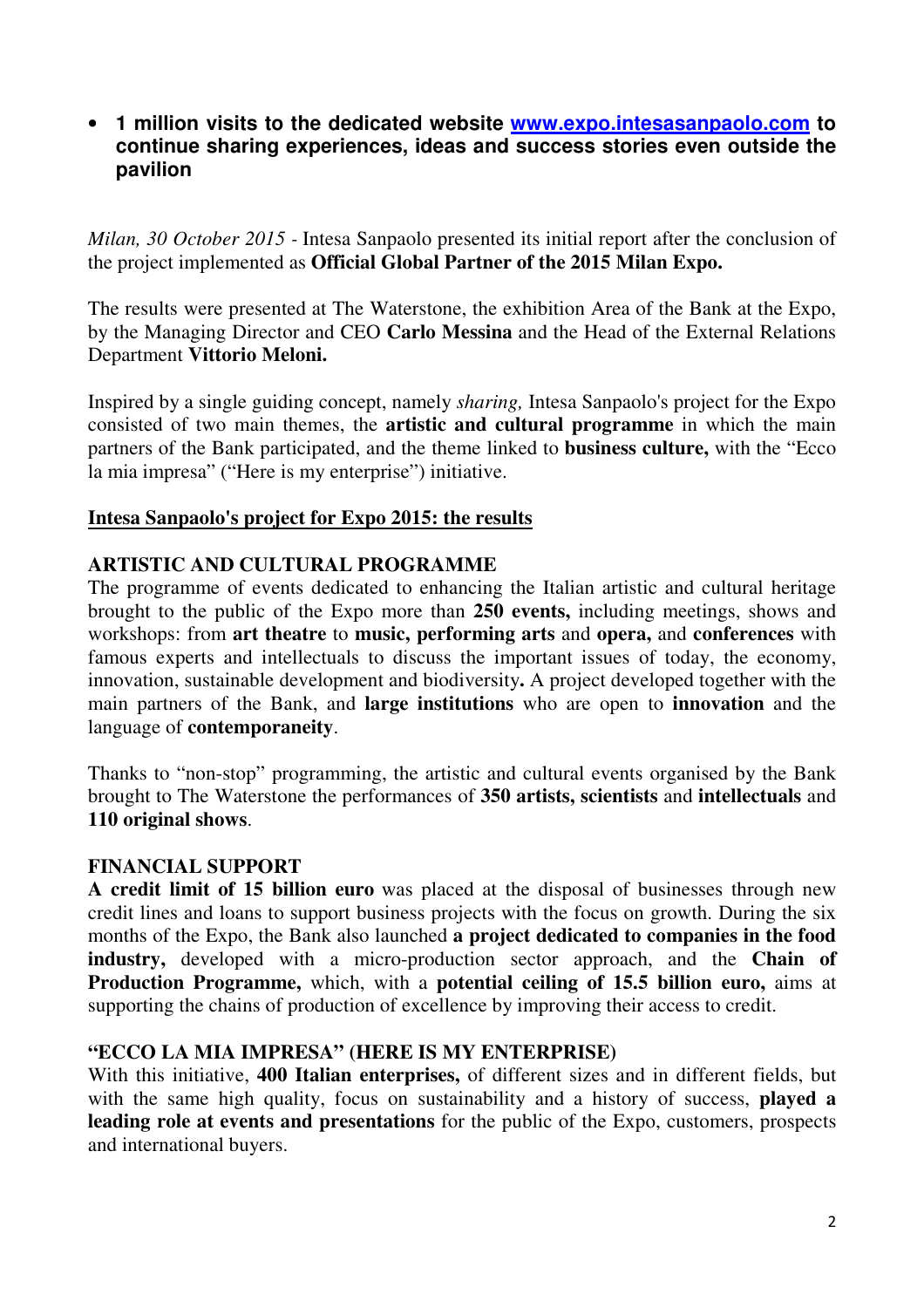As a whole, Intesa Sanpaolo hosted **530 enterprises** and **35 innovative start-ups** at its pavilion who, in turn, attracted **more than 3,000 Italian and international companies** to their business meetings.

The fields most represented by the enterprises hosted were the **food industry at 60%, Design and Innovation 35%,** and **Fashion 5%.** 

## **TICKET SERVICE**

**650,000 tickets** were sold by the branch office network; after **Lombardy,** the highest sales were made in **Emilia, Veneto** and **Piedmont.**

## **BANK SUPPORT**

Financial services and services to support transactions, and innovative *electronic* and *mobile payment* tools were placed at the disposal of 200 organizations, including the Pavilions and operators on the exhibition site, and to more than 20 million visitors.

- Cash transactions: these exceeded **130 million euro,** and included payments and withdrawals, through the branch office and the 22 ATMs located on the exhibition site.
- POS transactions at the Expo: **2 million payment transactions with credit or debit cards** were carried out on the site, equal to a value of approximately **100 million euro.**
- **60,000 Expo Flash cards** issued during the Exhibition guaranteed to cardholders discounted or privileged access to shows, exhibitions and museums in Milan and in the most important Italian cities, as well as an **articulated system of exclusive offers** and **advantages.**

## **COMMUNICATIONS THROUGH DIGITAL CHANNELS**

The communication activities conducted by Intesa Sanpaolo also gave positive results with an across-the-board presence on the digital platform, where the events, the artistic and cultural performances and business success stories were discussed even outside the pavilion.

**-** Dedicated website

**Over 1 million visits to the website www.expo.intesasanpaolo.com,** in Italian and English, that during the six months of the Exhibition posted the updated programme of events, as well as YouTube videos and more detailed information about the enterprises.

**-** YouTube

With over **15 million views** and **4,000 subscribers,** the repository channel of all the videos of the Expo confirms **Intesa Sanpaolo as the Bank with the highest number of views.**

**-** Facebook